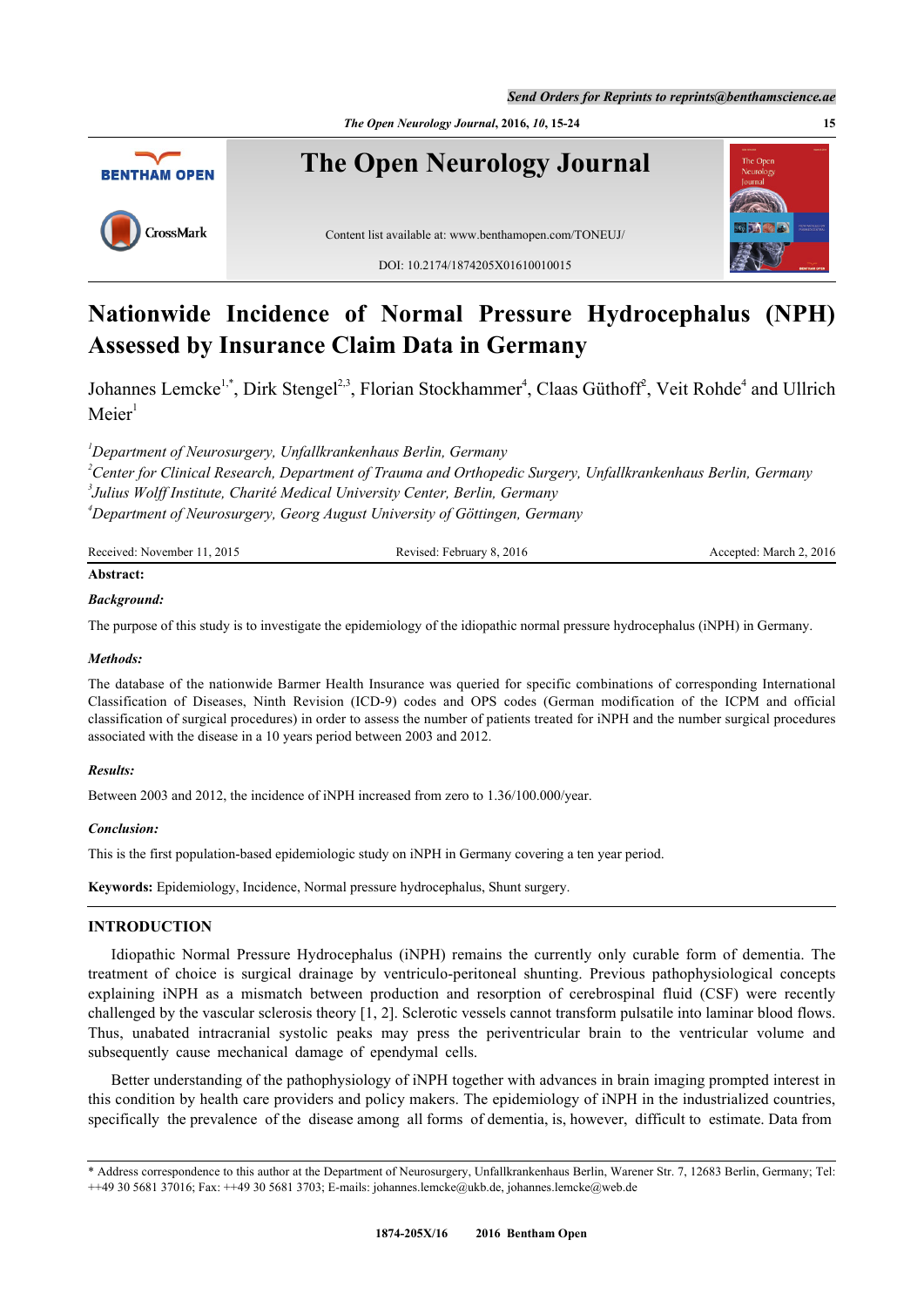#### **16** *The Open Neurology Journal, 2016, Volume 10 Lemcke et al.*

Vestfold County in Norway with a stable population of 220000 inhabitants suggest a prevalence of probable iNPH of 21.9 and an incidence of 5.5 per 100,000 [[2\]](#page-8-1), with up to 1.5 / 100,000 patients undergoing surgery annually [[3\]](#page-8-2).

In Germany, researchers interested in the epidemiology of iNPH often refer to data from the cross-sectional Starnberg study, a door-to-door survey conducted in two rural villages in the Isar valley in Bavaria, Southern Germany, almost two decades ago. The study was originally intended to study Parkinsonism, not iNPH, and may thus suffer from substantial misclassification bias [\[4](#page-9-0)]. The researchers claimed a prevalence of iNPH-related gait disorders of 4 / 982 (0.41%). This estimate is not representative for the German population either.

Compulsory health insurance in Germany is covered by various insurance bodies and companies. The Barmer GEK is one of the largest statutory insurance companies and provides health insurance for 8.7 million people (about 10% of the entire German population, see<http://www.barmer-gek.de>). German data safety and protection rules are very strict and limit research activities based on routine administrative hospital and discharge information.

Yet, Barmer granted these researchers access to anonymized datasets to answer the following key questions

- 1. What is the prevalence of iNPH amongst all (Barmer-insured) subjects with signs and symptoms of dementia?
- 2. What is the annual incidence (n/100,000) of iNPH in Barmer-insured subjects and Barmer-insured subjects with newly diagnosed dementia?

#### **MATERIAL AND METHODS**

#### **Data Source**

<span id="page-1-0"></span>Barmer allowed the investigators to search several combinations of hospital diagnoses according to ICD-9 (International Classification of Diseases, Ninth Revision) and OPS codes (German modification of the International Classification of Procedures in Medicine [ICPM], and official classification of surgical procedures). Due to legal restrictions, any data allowing for identifying individual patients, medical institutions or physicians in any form were kept anonymous. The number of individuals insured by Barmer between 2003 and 2012 ranged from 6.8 to 8.7 million. Cumulative data from all Barmer-covered subjects discharged from hospital care between 2003 and 2012 were included in the study.



<span id="page-1-1"></span>**Fig. (1).** The line represents the number of (i) NPH patients who underwent shunt surgery among the BARMER GEK insurants between 2003 and 2012, representing the incidence of NPH.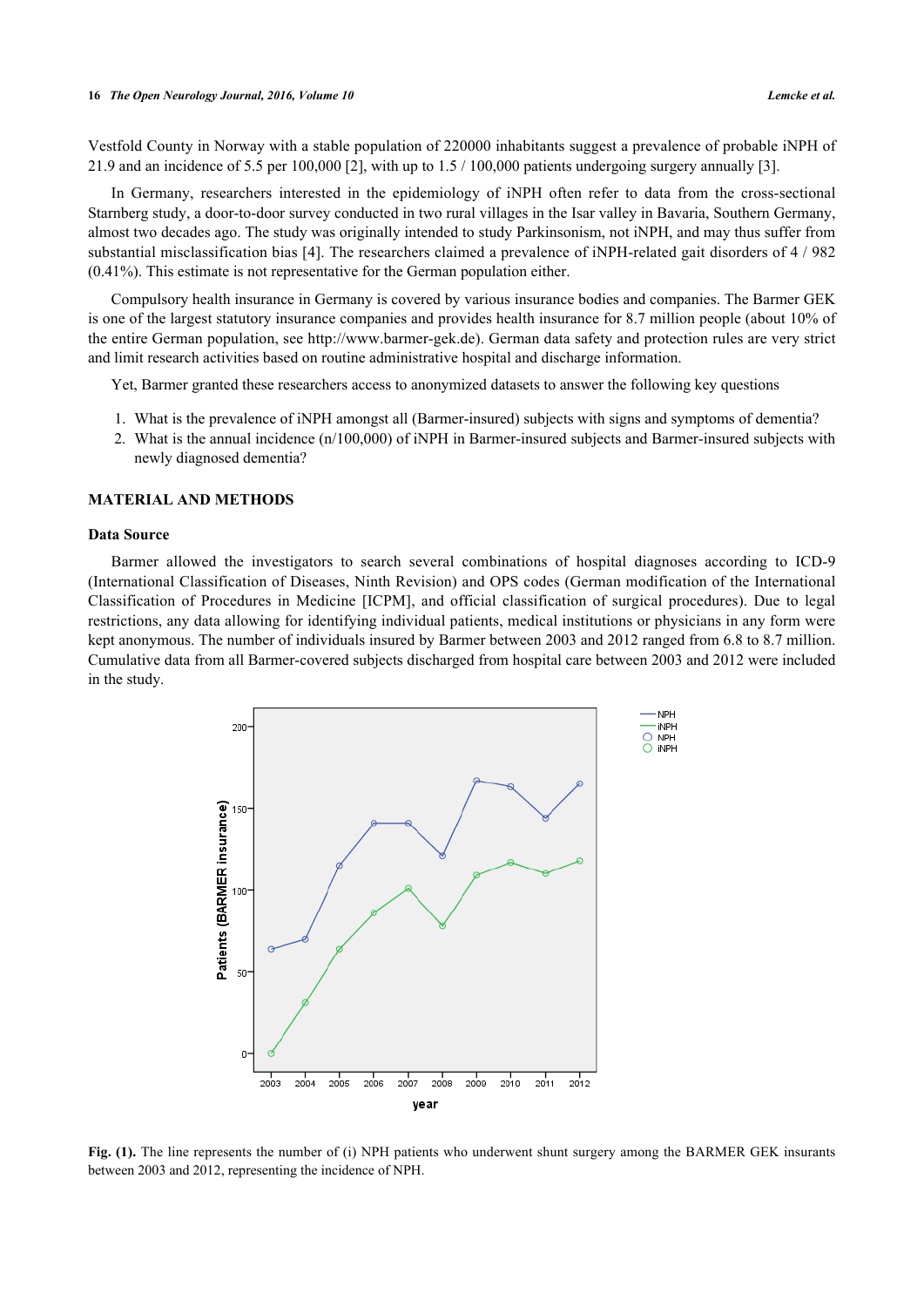

<span id="page-2-1"></span>**Fig. (2).** The line represents the frequency of coded NPH among the Barmer insurants between 2003 and 2012, representing the prevalence of NPH.



Fig. (3). Frequency of ETVs in the BARMER population between 2003 and 2012.

## **Query Logic**

<span id="page-2-0"></span>Based on literature data and own experience and expertise, the authors developed a query logic using seventeen ICD-9 and OPS item combinations to trace iNPH cases (or insured subjects with a high probability of iNPH). Table **[1](#page-2-0)** summarizes the query steps.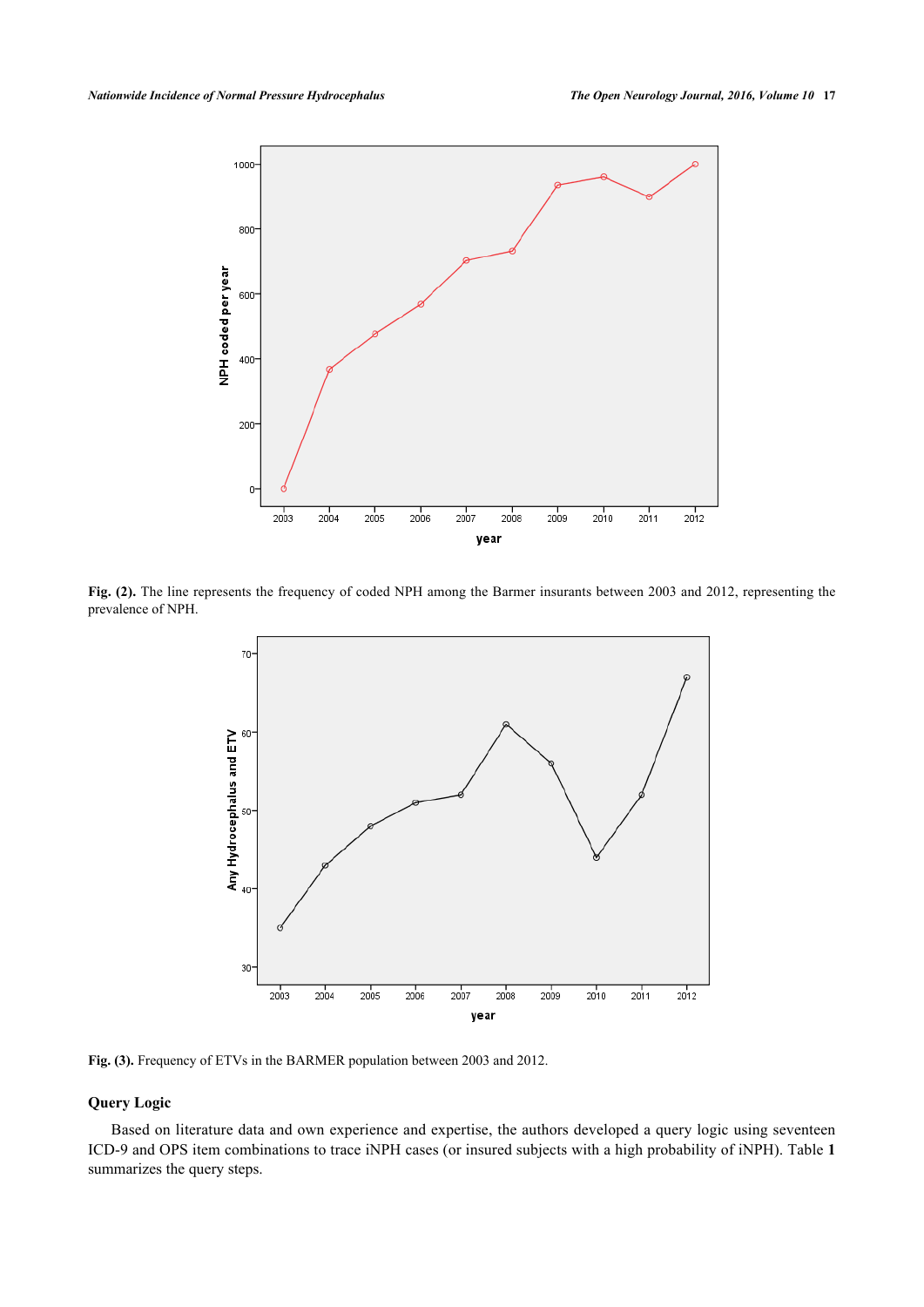| No.            | <b>Epidemiological Question</b>                                                                                                                                 | Query logic using a logic operation of German-<br>ICD-9 codes and German OPS codes                                                                                                                                                       |
|----------------|-----------------------------------------------------------------------------------------------------------------------------------------------------------------|------------------------------------------------------------------------------------------------------------------------------------------------------------------------------------------------------------------------------------------|
| Q1             | How many patients with any type of hydrocephalus underwent surgery in that year?                                                                                | a) G91* AND 5-023.00; b) G91* AND 5-023.10                                                                                                                                                                                               |
| Q <sub>2</sub> | How many patients with (idiopathic) normal pressure hydrocephalus underwent surgery in<br>that year?                                                            | a) $G91.2*$ AND $(5-023.00)$ OR<br>$5-023.10$<br>b) G91.20 AND (5-023.00 OR<br>$5-023.10$                                                                                                                                                |
| Q <sub>3</sub> | How many patients with normal pressure hydrocephalus underwent revision surgery in that<br>year?                                                                | a) G91.2* AND 5-023.00 AND 5-024*<br>b) G91.2* AND 5-023.10 AND 5-024*                                                                                                                                                                   |
| O4             | How many patients with normal pressure hydrocephalus underwent revision surgery in that<br>year, but had undergone shunt implantation in another, earlier year? | G91.2* AND 5-024* NOT (5-023.00 OR 5-023.10)                                                                                                                                                                                             |
| Q <sub>5</sub> | How many patients with normal pressure hydrocephalus underwent revision surgery in that<br>year due to infectious complications?                                | a) G91.2* AND 5-023.00 AND 5-024* AND<br>(G00* OR G01* OR G02* OR G03* OR G04* OR<br>G05* OR G06* OR G07* OR G08*)<br>b) G91.2* AND 5-023.10 AND 5-024* AND<br>(G00* OR G01* OR G02* OR G03* OR G04* OR<br>G05* OR G06* OR G07* OR G08*) |
| O <sub>6</sub> | cross-check: How many patients with normal pressure hydrocephalus underwent revision<br>surgery within that year due to infectious complications?               | a) G91.2* AND 5-023.00 AND 5-024* AND<br>T85.72<br>b) G91.2* AND 5-023.10 AND 5-024* AND<br>T <sub>85.72</sub>                                                                                                                           |
| Q7             | 2nd cross-check: How many patients with normal pressure hydrocephalus underwent<br>revision surgery within that year due to infectious complications?           | a) G91.2* AND 5-023.00 AND 5-024* AND<br>G04.9<br>b) G91.2* AND 5-023.10 AND 5-024* AND<br>G(04.9)                                                                                                                                       |
| Q8             | How many patients with normal pressure hydrocephalus underwent revision surgery in that<br>year due to mechanical complications?                                | a) G91.2* AND 5-023.00 AND 5-024* AND<br>T85.0<br>b) G91.2* AND 5-023.10 AND 5-024* AND<br>T <sub>85.0</sub>                                                                                                                             |
| Q <sub>9</sub> | How many NPH patients underwent surgery due to over-drainage complications?                                                                                     | a) G91.2* AND 5-023.00 AND 5-024* AND<br>T85.0 AND G97.2<br>b) G91.2* AND 5-023.10 AND 5-024* AND<br>T85.0 AND G97.2                                                                                                                     |
|                | Q10 How many patients with iNPH underwent ICP measurement within a diagnostic pathway?                                                                          | 5-029.10 AND G91.20                                                                                                                                                                                                                      |
| Q11            | How many patients with iNPH underwent ICP measurement within a diagnostic pathway<br>and underwent surgery?                                                     | 5-029.10 AND c AND 5-023.10                                                                                                                                                                                                              |
| Q12            | How many patients with iNPH were coded?                                                                                                                         | G91.20                                                                                                                                                                                                                                   |
| Q13            | How many patients were coded with iNPH and Parkinson's disease?                                                                                                 | G91.20 AND G20*                                                                                                                                                                                                                          |
| Q14            | How many patients were coded with iNPH and Alzheimer's disease?                                                                                                 | G91.20 AND G30*                                                                                                                                                                                                                          |
| Q15            | How many patients with iNPH and Parkinson's disease underwent vp shunt surgery?                                                                                 | G91.20 AND G20* AND 5-023.10                                                                                                                                                                                                             |
| Q16            | How many patients with iNPH and Alzheimer's disease underwent vp shunt surgery?                                                                                 | G91.20 AND G30* AND 5-023.10                                                                                                                                                                                                             |
| Q17            | How many patients hydrocephalus underwent endoscopic IIIrd venrticulostomy?                                                                                     | G91* AND 5-022.20                                                                                                                                                                                                                        |

#### **Table 1. Translation of the epidemiological questions into a query logic of operations of ICD and OPS codes.**

The number of patients meeting the combinations of criteria of the queries Q1 to Q18 were calculated as follows:

## *Q1 Incidence of Hydrocephalus in Germany*

To calculate the incidence of manifest hydrocephalic diseases in Germany, the number of patients with shunt implantations within the Barmer insurants population was established by a combination of the ICD code G91\* (any hydrocephalus) and the OPS code for shunt implantation (ventriculo-atrial [va] shunt 5-023.00, ventriculo-peritoneal [vp] shunt 5-023.10). The incidence was calculated with the absolute number of events and the total number of insurants belonging to the Barmer health insurance company. Knowing the incidence and number of German inhabitants, we estimated the annual number of va and vp shunt implantations for any cause in Germany.

*Q2 Incidence of Normal Pressure Hydrocephalus and Idiopathic Normal Pressure Hydrocephalus in Germany*

The incidence of (i)NPH was estimated by combining the diagnoses NPH (ICD G91.2\*) or iNPH (ICD G91.20) with shunt surgery, *i.e.* vp shunt surgery (OPS 5-023.10) OR va shunt surgery (OPS 5-023.00).

#### *Q3, Q4 Complications and revision surgery in patients with NPH*

The number of patients who underwent revision surgery was queried by the combination of the ICD code for iNPH (G91.20) and the OPS codes for shunt implantation and shunt revision (5-023.00 resp. 5-023.10 AND 5-024\*). The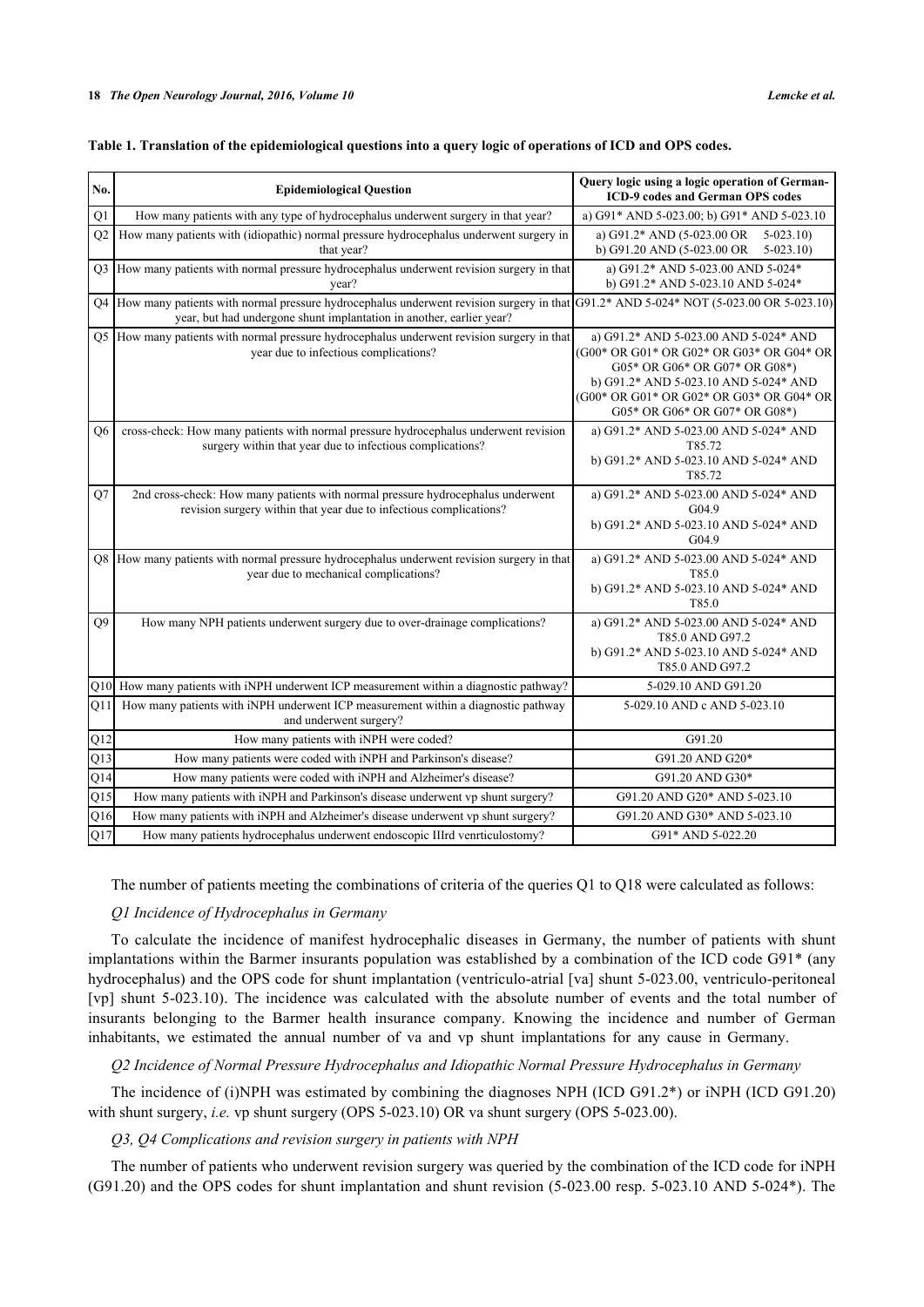query was split into a) va shunts and b) vp shunts. Q4 traced revision operations that were performed in the year following initial shunt surgery, thus representing late complications.

*Q5, Q6, Q7 Infectious complications in patients with NPH*

We employed the codes for iNPH (G91.20), shunt implantation (5-023.00 resp. 5-023.10), shunt revisions (5-024.\*) and infections (G00.\* - G08.\*) to derive the number of shunt revisions due to infectious complications. The results were cross-checked using other code combinations (Table **[1](#page-2-0)**).

*Q8, Q9 Mechanical complications and over-drainage in patients with NPH*

Mechanical complications were queried by the OPS for any mechanical dysfunction of hydrocephalus shunt valves (T85.0). To calculate the incidence of patients with over-drainage complications, the ICD code G97.2 was added.

#### *Q10, Q11 Diagnostics*

Q10 determined the frequency of ICP measurement for NPH diagnostics. Q11 targeted the number of patients who underwent surgery after being diagnosed with NPH by ICP measurement.

*Q12 Prevalence of NPH in Germany*

The prevalence of NPH independently of a procedure was ascertained by the G91.20 code.

*Q13, Q14, Q15, Q16 Comorbidity*

Co-morbidities were evaluated using a combined query for patients who were simultaneously coded with NPH and Alzheimer's disease (Q13) or Parkinson´s disease (Q14). Q15 and Q16 assessed co-morbidity in patients who underwent vp shunt surgery.

*Q18 Endoscopic third ventriculostomy (ETV)*

Q18 was used to calculate the frequency of ETV procedures for any kind of hydrocephalus.

#### **Statistical Analysis**

The prevalence and incidence of iNPH were reported as n/100,000 inhabitants. Since the number of Barmer insurants represent almost one tenth of German population, epidemiological estimates were regarded representative for the entire nation.

This study was exploratory, and no inferential statistics were applied. Presuming a Poisson distribution, 95% confidence intervals (CI) were calculated for all rate and ratio estimates. STATA 11.2 software was used for all descriptive analyses.

## **RESULTS**

#### **Incidence**

The results of invidual queries are shown in Tables **[2](#page-4-0)**-**[8](#page-7-0)**.

<span id="page-4-0"></span>**Table 2. Absolute numbers of va and vp shunts implanted for any indication a) in the insurants of the BARMER GEK health insurance company; b) estimation of total numbers of va and vp shunt operations for Germany; c) calculated incidence of va and vp shunt operations due to any indication per 100.000 inhabitants per year for Germany.**

| Yearl |                             | a) BARMER GEK health<br>insurance |                   | b) Estimation for Germany           |          |          |                  | c) Incidence (per 100.000 inhabitants per year in<br>Germany) with 95% confidence intervals |
|-------|-----------------------------|-----------------------------------|-------------------|-------------------------------------|----------|----------|------------------|---------------------------------------------------------------------------------------------|
|       | <i>insurants</i><br>(total) | va shunt<br>(Q1a)                 | vp shunt<br>(Q1b) | <b>Total inhabitants</b><br>Germany | va shunt | vp shunt | va shunt         | vp shunt                                                                                    |
|       | 2003 7,478,603              | 28                                | 300               | 80,493,000                          | 301      | 3229     | 0.37(0.25; 0.54) | 4.01(3.57; 4.49)                                                                            |
|       | 2004 7.259,609              | 33                                | 398               | 81,844,000                          | 372      | 4487     | 0.45(0.32; 0.64) | 5.48 (4.96; 6.05)                                                                           |
|       | 2005 7.096,165              | 50                                | 474               | 81,752,000                          | 576      | 5461     | 0.70(0.52; 0.93) | 6.68(6.09; 7.31)                                                                            |
|       | 2006 6.961,988              | 35                                | 487               | 81,802,000                          | 411      | 5722     | 0.50(0.35; 0.7)  | 7.00(6.39; 7.64)                                                                            |
|       | 2007 6.883,815              | 30                                | 529               | 82,002,000                          | 357      | 6302     | 0.44(0.29; 0.62) | 7.68(7.04; 8.37)                                                                            |
|       | 2008 6,809,292              | 20                                | 537               | 82,218,000                          | 241      | 6484     | 0.29(0.18; 0.45) | 7.89(7.23; 8.58)                                                                            |
|       | 2009 6,780,370              | 23                                | 555               | 82,315,000                          | 279      | 6738     | 0.34(0.22; 0.51) | 8.19(7.52; 8.9)                                                                             |
|       | 2010 8,531,738              | 21                                | 542               | 82,438,000                          | 203      | 5237     | 0.25(0.15; 0.38) | 6.35(5.83; 6.91)                                                                            |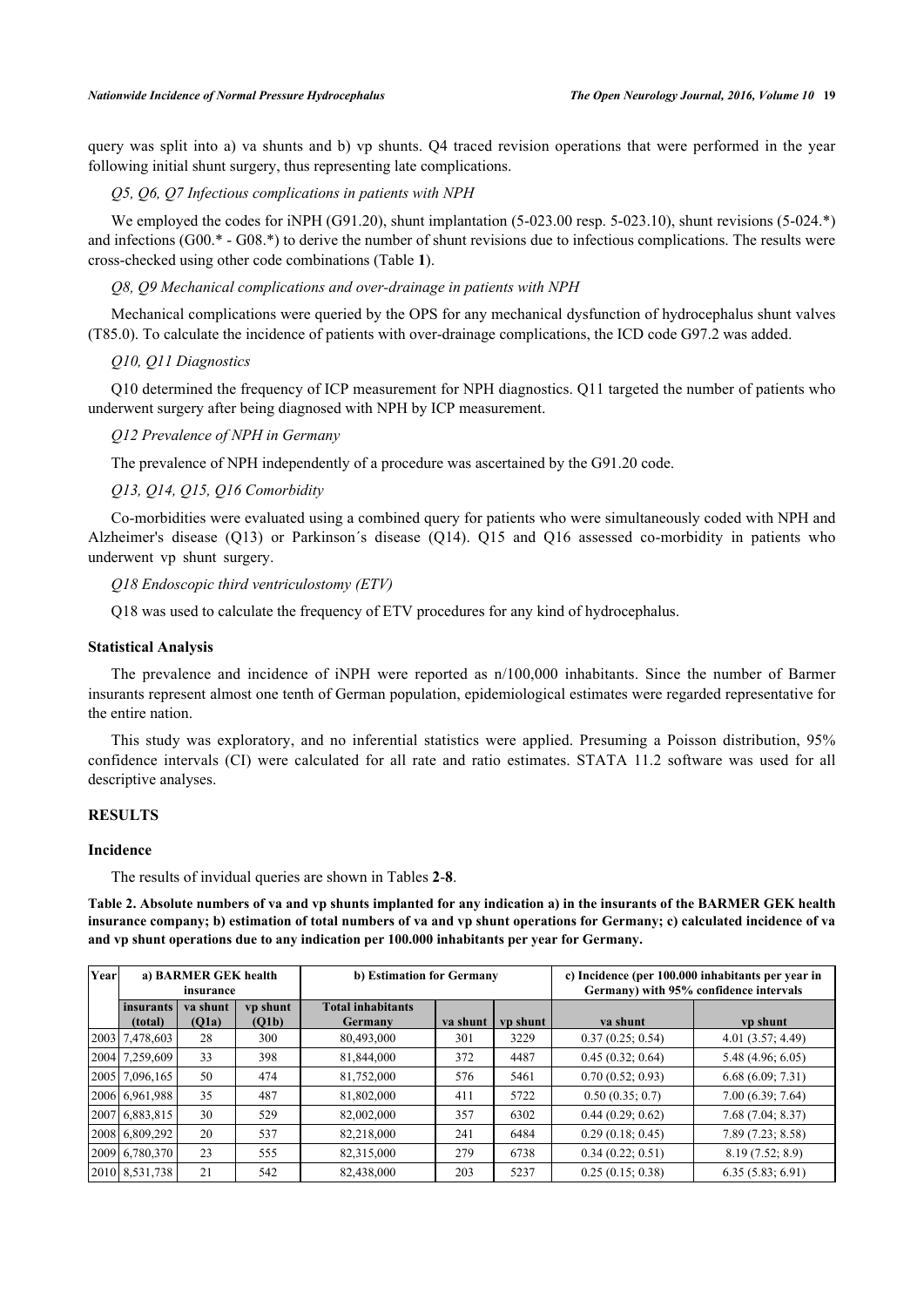#### **20** *The Open Neurology Journal, 2016, Volume 10 Lemcke et al.*

| Yearl |                        | a) BARMER GEK health<br>insurance |                   | b) Estimation for Germany           |          |                 | c) Incidence (per 100.000 inhabitants per year in<br>Germany) with 95% confidence intervals | <b>vp</b> shunt<br>5.69(5.19; 6.21) |  |
|-------|------------------------|-----------------------------------|-------------------|-------------------------------------|----------|-----------------|---------------------------------------------------------------------------------------------|-------------------------------------|--|
|       | l insurants<br>(total) | va shunt<br>(O1a)                 | vp shunt<br>(O1b) | <b>Total inhabitants</b><br>Germany | va shunt | <b>vp</b> shunt | va shunt                                                                                    |                                     |  |
|       | $2011$ 8.615,687       | 26                                | 490               | 82.501.000                          | 249      | 4692            | 0.30(0.2; 0.44)                                                                             |                                     |  |
|       | 2012 8,658,107         | 34                                | 556               | 82,532,000                          | 324      | 5300            | 0.39(0.27; 0.55)                                                                            | 6.42(5.9; 6.98)                     |  |

Altogether, the annual incidence of hydrocephalus treated by shunt surgery was estimated at 6.94 / 100,000 (Table **[2](#page-4-0)**). The estimated incidence of iNPH treated by shunt surgery was 1.08 / 100,000 (Table **[3](#page-5-0)**, Fig. **[1](#page-1-0)**).

<span id="page-5-0"></span>

| Table 3. Total numbers of Barmer patients who underwent shunt surgery for NPH resp. iNPH, calculated incidence and |  |  |  |
|--------------------------------------------------------------------------------------------------------------------|--|--|--|
| estimated total number for Germany.                                                                                |  |  |  |

| Year |                | <b>NPH</b> |          |                | <b>iNPH</b> |              |
|------|----------------|------------|----------|----------------|-------------|--------------|
|      | <b>nBARMER</b> | incidence  | nGermany | <b>nBARMER</b> | incidence   | nGermany     |
| 2003 | 64             | 0,86       | 689      | $\mathbf{0}$   | 0.00        | $\mathbf{0}$ |
| 2004 | 70             | 0,96       | 789      | 31             | 0.43        | 349          |
| 2005 | 115            | 1,62       | 1325     | 64             | 0,90        | 737          |
| 2006 | 141            | 2,03       | 1657     | 86             | 1,24        | 1010         |
| 2007 | 141            | 2,05       | 1680     | 101            | 1,47        | 1203         |
| 2008 | 121            | 1,78       | 1461     | 78             | 1,15        | 942          |
| 2009 | 167            | 2,46       | 2027     | 109            | 1,61        | 1323         |
| 2010 | 163            | 1,91       | 1575     | 117            | 1,37        | 1131         |
| 2011 | 144            | 1,67       | 1379     | 110            | 1,28        | 1053         |
| 2012 | 165            | 1,91       | 1573     | 118            | 1,36        | 1125         |
| mean | 129            | 1,73       | 1416     | 81             | 1,08        | 887          |

## **Prevalence**

*(Table 2) contd.....*

According to the Barmer data we estimated total numbers of patients with iNPH in Germany between 8609 and 11363 for the last 5 years of the sample period (2008-2012) (Table **[7](#page-7-1)**, Fig. **[2](#page-1-1)**).

#### **Revision Surgery**

We found a mean incidence of 0.19 / 100,000 of shunt revision surgery within one year after the initial shunt implantation (Table **[4](#page-5-1)**). This corresponds to the incidence of early shunt complications. Given the incidence of shunt implantations due to NPH of 1.73 / 100,000, this means a 10% revision rate in the first year. The reasons for these revisions also include mechanical and infectious complications.

<span id="page-5-1"></span>**Table 4. Patients with NPH undergoing revision surgery within the year of implantation, reported for Q3a) va and Q3b) vp shunts and patients with NPH undergoing revision surgery in another year than in the year of implantation independent of the shunt type (Q4).**

| Year |                |                 | How many patients with normal pressure hydrocephalus underwent revision<br>surgery in that year? |                | How many patients with NPH underwent<br>revision surgery in that year but had<br>undergone shunt implantation in another,<br>earlier vear? |          |                       |           |          |  |
|------|----------------|-----------------|--------------------------------------------------------------------------------------------------|----------------|--------------------------------------------------------------------------------------------------------------------------------------------|----------|-----------------------|-----------|----------|--|
|      |                | O3a (va shunts) |                                                                                                  |                | O3b (vp shunts)                                                                                                                            |          | $Q4$ (va + vp shunts) |           |          |  |
|      | <b>nBARMER</b> | incidence       | nGermany                                                                                         | <b>nBARMER</b> | incidence                                                                                                                                  | nGermany | <b>nBARMER</b>        | incidence | nGermany |  |
| 2003 | $\Omega$       | 0.00            | 0                                                                                                | 6              | 0.08                                                                                                                                       | 65       | 9                     | 0,12      | 97       |  |
| 2004 | $\Omega$       | 0,00            | $\theta$                                                                                         | 4              | 0,06                                                                                                                                       | 45       | 11                    | 0.15      | 124      |  |
| 2005 | $\mathcal{F}$  | 0,04            | 35                                                                                               | 16             | 0.23                                                                                                                                       | 184      | 17                    | 0,24      | 196      |  |
| 2006 | 4              | 0,06            | 47                                                                                               | 19             | 0,27                                                                                                                                       | 223      | 16                    | 0.23      | 188      |  |
| 2007 |                | 0.01            | 12                                                                                               | 11             | 0,16                                                                                                                                       | 131      | 30                    | 0,44      | 357      |  |
| 2008 |                | 0.01            | 12                                                                                               | 17             | 0.25                                                                                                                                       | 205      | 25                    | 0.37      | 302      |  |
| 2009 |                | 0,01            | 12                                                                                               | 15             | 0,22                                                                                                                                       | 182      | 27                    | 0,40      | 328      |  |
| 2010 |                | 0,01            | 10                                                                                               | 20             | 0.23                                                                                                                                       | 193      | 24                    | 0.28      | 232      |  |
| 2011 |                | 0.01            | 10                                                                                               | 18             | 0,21                                                                                                                                       | 172      | 31                    | 0.36      | 297      |  |
| 2012 |                | 0,01            | 10                                                                                               | 15             | 0.17                                                                                                                                       | 143      | 21                    | 0,24      | 200      |  |
| mean |                | 0.02            | 15                                                                                               | 14             | 0,19                                                                                                                                       | 154      | 21                    | 0,28      | 232      |  |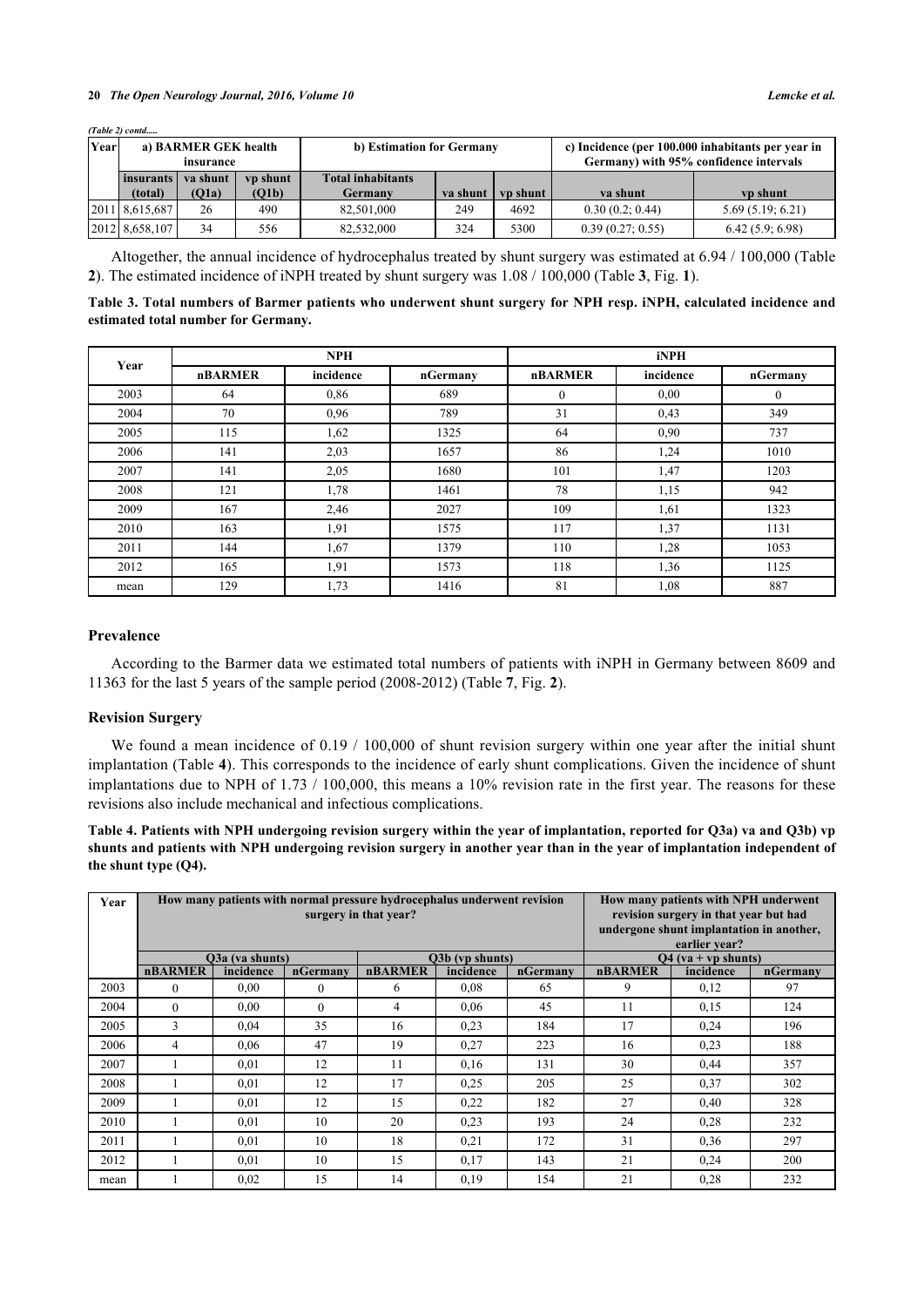## **Complications**

Among the annual mean number of 129 NPH patients in the Barmer population undergoing surgery, the mean number of infectious complications according to different definitions ranged from 0 to 1 per year (Table **[5](#page-6-0)**). Also, the frequency of reported over-drainage events was extremely low, suggesting some underreporting. It is likely that shunt infections and mechanical complications were frequently not coded correctly since only the general OPS code for shunt revision is relevant for reimbursement under German Diagnosis Related Group (DRG) conditions (Tables **[5](#page-6-0)**, **[6](#page-6-1)**).

<span id="page-6-0"></span>**Table 5. Shunt revision due to infectious complications. nB number of patients within the BARMER population, inc. incidence, nG estimated number of patients in Germany.**

|      | 05a<br>O5b     |      |          |     | O6a  |              |          | O <sub>6</sub> b |    |     | O7a  |          |     | O7b  |    |     |      |          |
|------|----------------|------|----------|-----|------|--------------|----------|------------------|----|-----|------|----------|-----|------|----|-----|------|----------|
| Year | n <sub>B</sub> | inc. | nG       | nB  | inc. | nG           | nB       | inc.             | nG | nB  | inc. | nG       | nB  | inc. | nG | nB  | inc. | nG       |
| 2003 | $\theta$       | 0.00 | $\theta$ |     | 0,00 | $\mathbf{0}$ |          | 0.00             | 0  | 0   | 0,00 |          | 0   | 0,00 |    |     | 0,00 | $\theta$ |
| 2004 | $\theta$       | 0.00 | $\theta$ |     | 0.00 | $\Omega$     |          | 0.00             | 0  | 0   | 0,00 | 0        |     | 0.00 |    |     | 0,00 | $\theta$ |
| 2005 | $\theta$       | 0,00 | $\theta$ |     | 0,01 | 12           | 0        | 0.00             | 0  | 0   | 0,00 | $\theta$ | 0   | 0,00 |    |     | 0.00 | $\theta$ |
| 2006 | 2              | 0.03 | 23       |     | 0.01 | 12           | 0        | 0.00             | 0  | 0   | 0,00 | $\theta$ |     | 0.01 | 12 | 0   | 0.00 | $\theta$ |
| 2007 | $\theta$       | 0,00 | $\theta$ |     | 0,00 | $\theta$     | $\Omega$ | 0.00             | 0  | 0   | 0,00 | $\theta$ | 0   | 0,00 |    |     | 0.00 | $\theta$ |
| 2008 | $\theta$       | 0,00 | $\theta$ |     | 0.01 | 12           |          | 0.00             | 0  | 0   | 0,00 | $\theta$ | 0   | 0,00 |    | 0   | 0,00 | $\theta$ |
| 2009 |                | 0,01 | 12       |     | 0.00 | $\mathbf{0}$ |          | 0.00             | 0  | 0   | 0,00 | 0        |     | 0.01 | 12 |     | 0,00 | $\theta$ |
| 2010 | $\theta$       | 0,00 | 0        | ⌒   | 0,04 | 29           |          | 0.00             | 0  | 0   | 0.00 |          |     | 0,00 |    |     | 0,00 | $\theta$ |
| 2011 |                | 0.01 | 10       |     | 0,01 | 10           | 0        | 0.00             | 0  | 0   | 0,00 | 0        | 0   | 0,00 |    |     | 0,00 | $\theta$ |
| 2012 | $\theta$       | 0,00 | $\theta$ |     | 0,02 | 19           |          | 0.00             | 0  |     | 0,01 | 12       | 0   | 0,00 |    |     | 0,01 | 12       |
| mean | 0,4            | 0,01 | 5        | 0.9 | 0,01 | 9            |          | 0,00             | 0  | 0,1 | 0,00 |          | 0,2 | 0,00 | 2  | 0.1 | 0,00 |          |

<span id="page-6-1"></span>

| Table 6. Frequencies of mechanical complications in NPH patients as coded for the Barmer population. |  |  |
|------------------------------------------------------------------------------------------------------|--|--|
|                                                                                                      |  |  |

|      | O <sub>8a</sub> |      |          | O8b            |      |     | O <sub>9a</sub> |      |              | $\overline{O9b}$ |      |              |
|------|-----------------|------|----------|----------------|------|-----|-----------------|------|--------------|------------------|------|--------------|
| Year | nB              | inc. | nG       | nB             | inc. | nG  | nB              | inc. | nG           | nB               | inc. | nG           |
| 2003 | $\mathbf{0}$    | 0.00 | $\theta$ | 3              | 0,04 | 32  | $\mathbf{0}$    | 0.00 | $\theta$     | $\Omega$         | 0,00 | $\Omega$     |
| 2004 | $\mathbf{0}$    | 0.00 | $\theta$ |                | 0.01 | 11  | $\mathbf{0}$    | 0.00 | $\mathbf{0}$ | $\theta$         | 0,00 | $\Omega$     |
| 2005 | $\overline{2}$  | 0.03 | 23       | 5              | 0.07 | 58  | $\mathbf{0}$    | 0.00 | $\theta$     | $\Omega$         | 0,00 | $\mathbf{0}$ |
| 2006 |                 | 0.01 | 12       | 10             | 0,14 | 117 | $\mathbf{0}$    | 0.00 | $\Omega$     | $\Omega$         | 0,00 | $\Omega$     |
| 2007 | $\theta$        | 0.00 | $\theta$ | 5              | 0.07 | 60  | $\mathbf{0}$    | 0.00 | $\theta$     |                  | 0,01 | 12           |
| 2008 | $\mathbf{0}$    | 0.00 | $\theta$ | 8              | 0,12 | 97  | $\mathbf{0}$    | 0.00 | $\theta$     |                  | 0,01 | 12           |
| 2009 | $\mathbf{0}$    | 0.00 | $\theta$ | 5              | 0.07 | 61  | $\mathbf{0}$    | 0.00 | $\theta$     | 0                | 0,00 | $\Omega$     |
| 2010 |                 | 0,01 | 10       | 10             | 0,12 | 97  | $\mathbf{0}$    | 0.00 | $\theta$     | $\Omega$         | 0,00 | $\Omega$     |
| 2011 | $\mathbf{0}$    | 0.00 | $\theta$ | 8              | 0.09 | 77  | $\mathbf{0}$    | 0.00 | $\mathbf{0}$ | $\Omega$         | 0,00 | $\Omega$     |
| 2012 |                 | 0,01 | 10       | $\overline{7}$ | 0.08 | 67  | $\mathbf{0}$    | 0.00 | $\theta$     | $\theta$         | 0,00 | $\Omega$     |
| mean | 0,5             | 0,01 | 5        | 6,2            | 0.08 | 68  | $\mathbf{0}$    | 0.00 | $\theta$     | 0,2              | 0,00 | 2            |

## **Endoscopic Third Ventriculostomy (ETV)**

The mean annual number of ETV procedures for all types of hydrocephalus ranged from 51 to 487 during the 10 year observational period (Fig. **[3](#page-2-1)**).

# **DISCUSSION**

This study is the first nationwide, population-based investigation on the epidemiology of idiopathic normal pressure hydrocephalus (iNPH) in Germany. It is based on a representative sample of 7.5 million patients covered by the Barmer health insurance company. The incidence of iNPH calculated in this study resembled to that reported in ten previous investigations. These studies included between 233 and 4.6 million subjects and suggested annual incidence rates between 1.09 and 5.5 / 100,000.

The key problem in estimating the incidence of iNPH on a population-based level is the lack of accepted and accurate diagnostic test criteria, introducing misclassification bias. The aggregated sample employed in this analysis comprised 1) patients meeting clinical criteria, 2) patients who underwent invasive diagnostics, 3) patients who underwent shunt surgery, 4) patients who became shunt responders after surgery and 4) patients with unspecific coding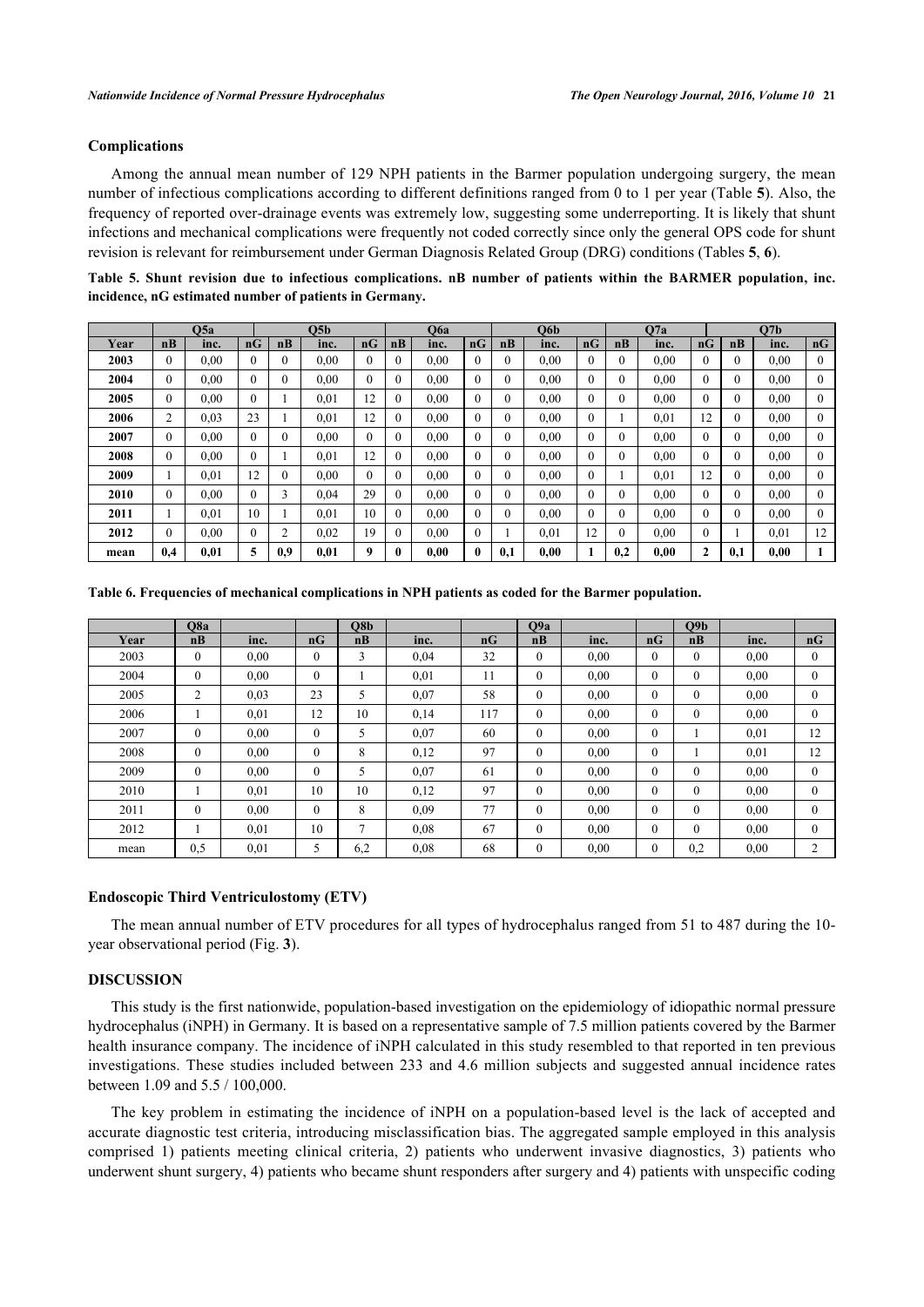## (*e.g.,* G91.9 for NPH rather than G91.2 for iNPH).

The cohort investigated here resembles a population that may have included a large number of false positives and may have excluded false negatives. Different definitions of iNPH are a likely source for the variation in incidence rates as shown in different studies (Table **[9](#page-7-2)**).

The low incidence of infectious and mechanical complications observed in this study differs markedly from literature estimates which range from 3 to 12% (4;14-17). We recently found over-drainage rates of 30% with conventional programmable valves in a randomised multicentre study (6).

Available prevalence data were often derived from selected populations such as inhabitants of nursing homes and are therefore not comparable to the present results.

Also, the risk of selection bias may be higher in smaller populations, we could not substantiate a correlation between the reported prevalence data and the population size of the studies (Table **[8](#page-7-0)**). So, the prevalence reported by the different authors seems to be not very stable.

Our findings suggest a 10times higher rate of ETV in all hydrocephalus cases compared to iNPH. This is in contrast to another recent population-based study on 12,845 and 652 (20:1) discharges after ETV and VPS recorded between 2007 and 2010 (18).

| Year | Insurants (total) | <b>Inhabitants Germany</b> | <b>nBARMER</b> | Prevalence (95% CI's) | nGermany |
|------|-------------------|----------------------------|----------------|-----------------------|----------|
| 2003 | 7.478.603         | 80.493.000                 | $\theta$       | $0.00\%$              | $\theta$ |
| 2004 | 7.259.609         | 81.844.000                 | 368            | $0.01\%$              | 4148     |
| 2005 | 7.096.165         | 81.752.000                 | 477            | 0.01%                 | 5495     |
| 2006 | 6.961.988         | 81.802.000                 | 569            | 0.01%                 | 6685     |
| 2007 | 6.883.815         | 82.002.000                 | 703            | 0.01%                 | 8374     |
| 2008 | 6.809.292         | 82.218.000                 | 733            | 0.01%                 | 8851     |
| 2009 | 6.780.370         | 82.315.000                 | 936            | 0.01%                 | 11363    |
| 2010 | 8.531.738         | 82.438.000                 | 961            | $0.01\%$              | 9286     |
| 2011 | 8.615.687         | 82.501.000                 | 899            | 0.01%                 | 8609     |
| 2012 | 8.658.107         | 82.532.000                 | 1000           | 0.01%                 | 9532     |

## <span id="page-7-1"></span>**Table 7. Prevalence of NPH.**

<span id="page-7-0"></span>**Table 8. Frequency of co-morbidities (Alzheimer's disease Q13 and Parkinson´s disease Q14) coded together with NPH and frequency of these co-morbidities among shunted patients (Q15, Q16).**

|      | Q13            |      |              | Q14          |      |              | Q15            |      |          | Q16            |      |              |
|------|----------------|------|--------------|--------------|------|--------------|----------------|------|----------|----------------|------|--------------|
| Year | nB             | inc. | nG           | nB           | inc. | nG           | nB             | inc. | nG       | nB             | inc. | nG           |
| 2003 | $\overline{0}$ | 0.00 | $\mathbf{0}$ | $\mathbf{0}$ | 0.00 | $\mathbf{0}$ | $\overline{0}$ | 0.00 | $\theta$ | $\mathbf{0}$   | 0.00 | $\mathbf{0}$ |
| 2004 |                | 0,01 | 11           | $\mathbf{0}$ | 0.00 | $\mathbf{0}$ |                | 0.01 | 11       | $\mathbf{0}$   | 0.00 | $\theta$     |
| 2005 | 4              | 0,06 | 46           |              | 0,01 | 12           | 4              | 0,06 | 46       |                | 0.01 | 12           |
| 2006 | 11             | 0,16 | 129          |              | 0,01 | 12           | 6              | 0,09 | 70       |                | 0.01 | 12           |
| 2007 | 9              | 0.13 | 107          |              | 0,01 | 12           | 7              | 0,10 | 83       |                | 0.01 | 12           |
| 2008 | 5              | 0.07 | 60           |              | 0,01 | 12           | 4              | 0,06 | 48       |                | 0.01 | 12           |
| 2009 | 9              | 0,13 | 109          | 2            | 0.03 | 24           | 8              | 0,12 | 97       | $\overline{2}$ | 0.03 | 24           |
| 2010 | 8              | 0.09 | 77           | 4            | 0.05 | 39           | 5              | 0,06 | 48       | 3              | 0.04 | 29           |
| 2011 | $\overline{7}$ | 0.08 | 67           | $\theta$     | 0.00 | $\mathbf{0}$ | 5              | 0,06 | 48       | $\mathbf{0}$   | 0.00 | $\theta$     |
| 2012 | 6              | 0.07 | 57           |              | 0.01 | 10           |                | 0,06 | 48       |                | 0.01 | 10           |

<span id="page-7-2"></span>

| Table 9. Compilation of all reported epidemiological data concerning the prevalence and incidence of iNPH in the literature |  |
|-----------------------------------------------------------------------------------------------------------------------------|--|
| $[3 - 13]$ .                                                                                                                |  |

| Author                                             | Year of<br>publication | Population (n) / setting                                                      | Study design                                              | Epidemiological data                    |
|----------------------------------------------------|------------------------|-------------------------------------------------------------------------------|-----------------------------------------------------------|-----------------------------------------|
| Lemcke.<br>Stockhammer.<br>Stengl, Rohde,<br>Meier | 2016                   | 7.507.537 ( $\pm$ 784.241) insurants of the<br>Bamer health insurance company | Retrospective query of diagnosis<br>and procedural coding | Incidence $2012$ :<br>1.36/100.000/year |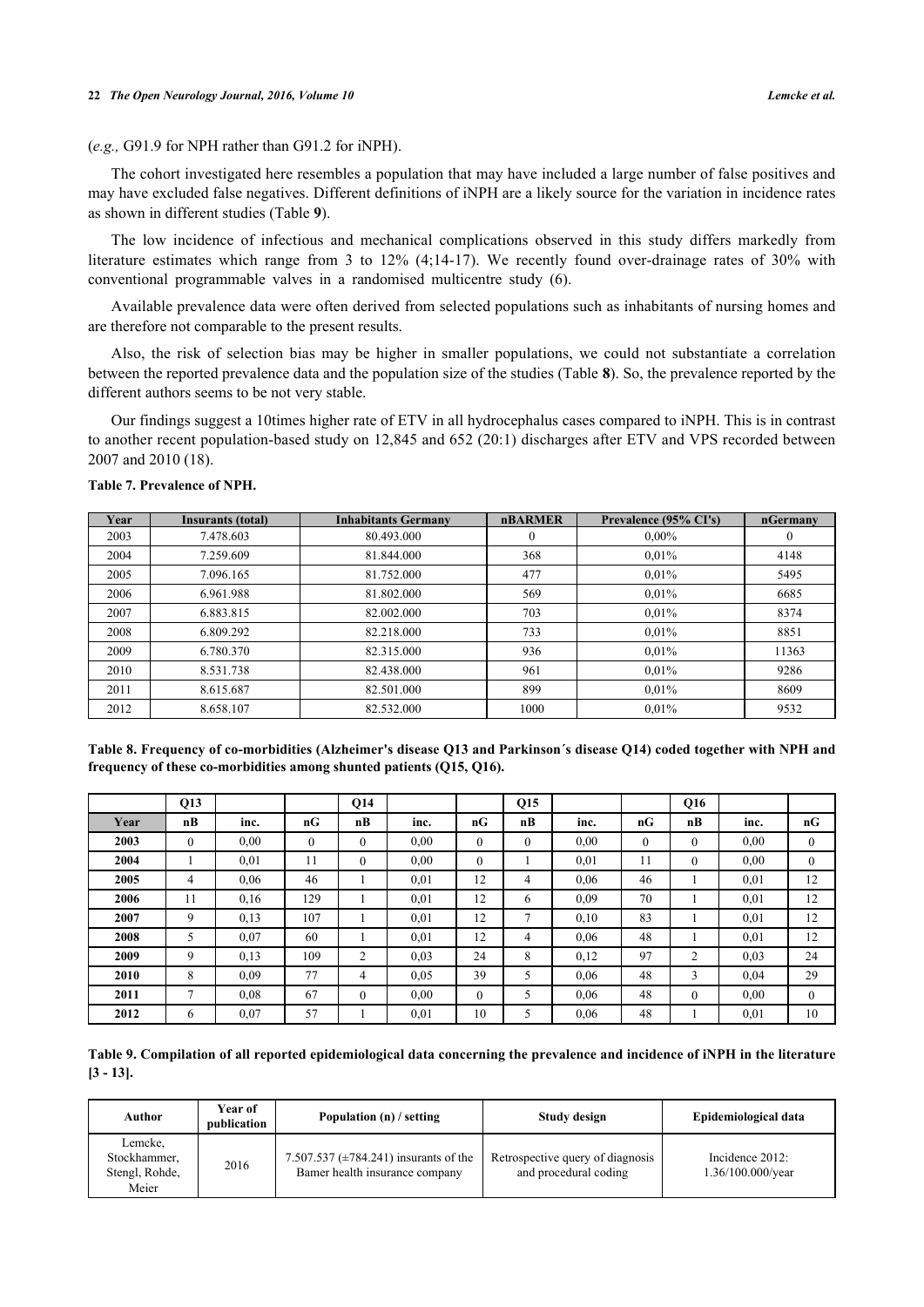| <b>Author</b>          | Year of<br>publication | Population (n) / setting                                                                                                                                                                                                                                       | <b>Study design</b>                                                   | Epidemiological data                                                                                     |
|------------------------|------------------------|----------------------------------------------------------------------------------------------------------------------------------------------------------------------------------------------------------------------------------------------------------------|-----------------------------------------------------------------------|----------------------------------------------------------------------------------------------------------|
| Jaraj et al.           | 2014                   | 1238 patients $>$ 70 years between 1986<br>and 2000                                                                                                                                                                                                            | Prospective trial with CT scan and<br>neuropsychological examnination | prevalence of probable iNPH in<br>patients between 70-79 years<br>$0.2\%$ , $>80$ years 5.9%             |
| Muangpaisan et al.     | 2012                   | 233 patients of the outpatient geriatric<br>clinic at Siriraj Hospital, Bangkok,<br>Thailand                                                                                                                                                                   | Retrospective query of medical<br>records                             | Prevalance 0.9%                                                                                          |
| Klassen and<br>Ahlskog | 2011                   | 124,277 inhabitants of Ol-<br>msted County, Minnesota, USA                                                                                                                                                                                                     | Retrospective query of medical<br>records                             | Incidence 1.19/100,000/year                                                                              |
| Cabral et al.          | 2011                   | 563 cases with neuropathology of<br>dementia<br>illness at autopsy in the Sun Health<br>Research Institute Brain Donation<br>Program database,<br>The Cleo Roberts Center for Clinical<br>Research, Banner-Sun Health Research<br>Institute, Sun City, AZ, USA | Retrospective query of medical<br>records                             | Prevalence 1.6%<br>(of patients with dementia)                                                           |
| Brean, Eide et al.     | 2009                   | 4,644,761 inhabitants of Norway (2006)                                                                                                                                                                                                                         | Retrospective query of medical<br>records                             | 1.09/100,000/year<br>$($ > 65 yrs. 30.2 $/00,000$ /year)                                                 |
| Tanaka et al.          | 2009                   | 567 randomly selected patients out of<br>1,654 inhabitants of Tajiri,<br>Japan $\geq 65$ years (Osaki-Tajiri project)                                                                                                                                          | Retrospective query of medical<br>records                             | Prevalence of possible iNPH in<br>patients $\geq 65$ years 1.4%                                          |
| Brean and Eide         | 2008                   | 220,000 inhabitants of the south-eastern<br>part of Norway                                                                                                                                                                                                     | Prospective population based<br>study                                 | Incidence 5.5/100,000/year                                                                               |
| Hiraoka et al.         | 2008                   | 170 randomly selected residents over 65<br>years out of 2516 elderly inhabitants of<br>the town Tajiri (Miyagi, Japan)                                                                                                                                         | Retrospective query of medical<br>records                             | Prevalence 2.9% patients $\geq$ 65<br>yrs.                                                               |
| Marmarou et al.        | 2007                   | 147 patient in a retrospective chart<br>analysis using the medical records<br>from four nursing homes                                                                                                                                                          | Retrospective query of medical<br>records                             | Prevalence 9 to 14% (depending<br>on the diagnostic criteria) of the<br>inhabitants of the nursing homes |
| Tisell et al.          | 2005                   | 891 patients who underwent surgery for<br>hydrocephalus in one the six university<br>hospitals in Sweden during 1996-1998                                                                                                                                      | Retrospective query of medical<br>records                             | 1.6/100.000/year (47% of<br>3.4/100.000/year)                                                            |
| Trenkwalder            | 1995                   | 982 participants of a<br>door-to-door survey in the Starnberg<br>community, Bavaria, Germany                                                                                                                                                                   | Prospective population based<br>study                                 | Prevalence 0.41% in patients $\geq$<br>65 yrs.                                                           |

*(Table 9) contd.....*

## **CONCLUSION**

Based on the analysis of ca. 7.5 million insurants of the Barmer health insurance we estimated an incidence of iNPH for Germany of 1.08 / 100,000 / year.

# **CONFLICT OF INTEREST**

The authors declare that they have no competing interests.

## **ACKNOWLEDGEMENTS**

Data from the Barmer health insurance company provided by the Barmer Berlin / Brandenburg bureau form the basis of this study. We like to thank the bureau for allowing us access to these data. However, the interpretation and conclusions presented in this manuscript do not necessarily represent the views of Barmer.

# **REFERENCES**

- <span id="page-8-0"></span>[1] Greitz D. Cerebrospinal fluid circulation and associated intracranial dynamics. A radiologic investigation using MR imaging and radionuclide cisternography. Acta Radiol Suppl 1993; 386: 1-23. [PMID: [8517189\]](http://www.ncbi.nlm.nih.gov/pubmed/8517189)
- <span id="page-8-1"></span>[2] Greitz D, Hannerz J, Rähn T, Bolander H, Ericsson A. MR imaging of cerebrospinal fluid dynamics in health and disease. On the vascular pathogenesis of communicating hydrocephalus and benign intracranial hypertension. Acta Radiol 1994; 35(3): 204-11. [PMID: [8192953\]](http://www.ncbi.nlm.nih.gov/pubmed/8192953)
- <span id="page-8-2"></span>[3] Brean A, Fredø HL, Sollid S, Müller T, Sundstrøm T, Eide PK. Five-year incidence of surgery for idiopathic normal pressure hydrocephalus in Norway. Acta Neurol Scand 2009; 120(5): 314-6.